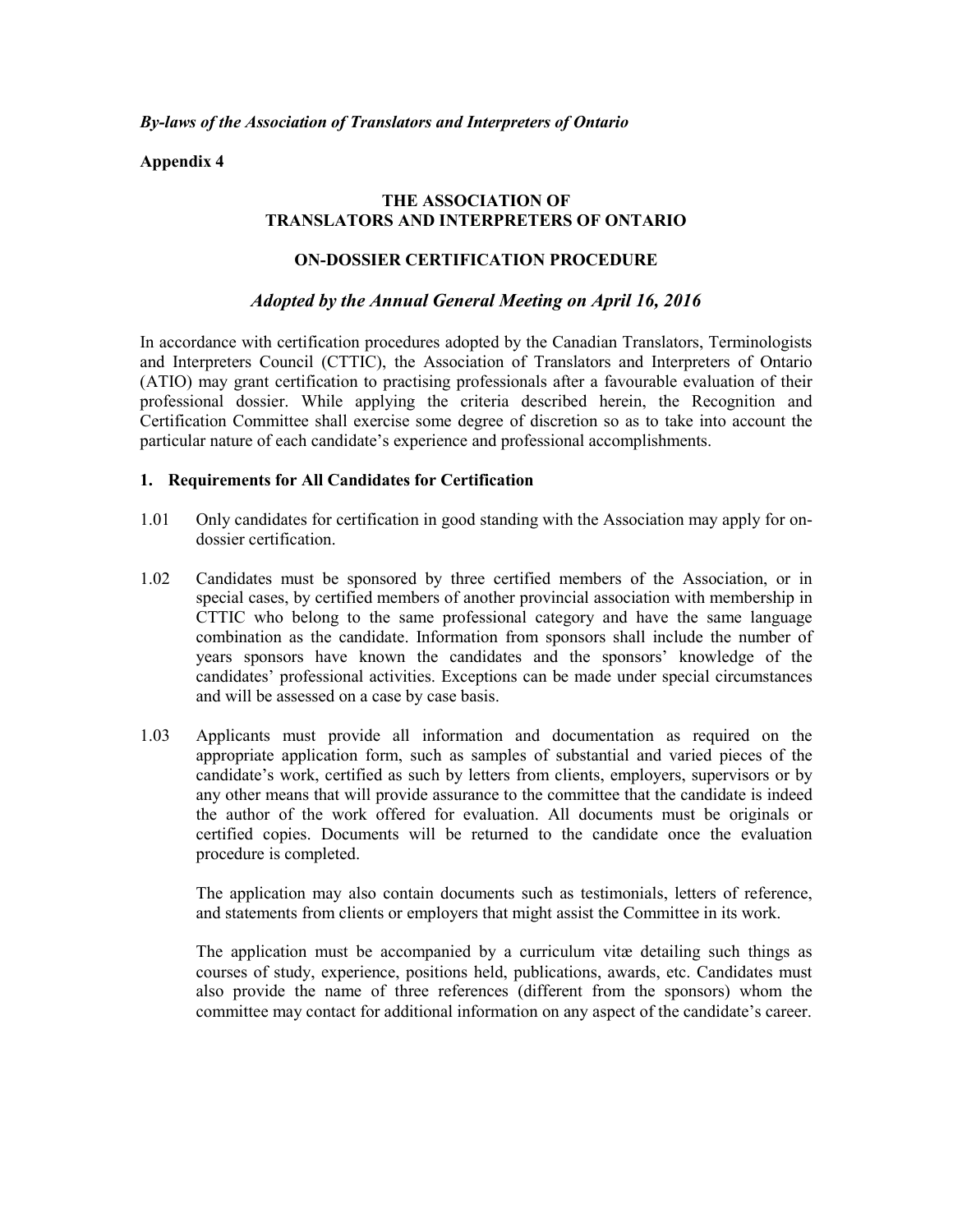- 1.04 Candidates who have successfully passed a professional proficiency evaluation may submit proof thereof with information as to the nature of the assessment, its role in the overall process, the level of achievement, etc. Evidence of such an evaluation may exempt a candidate from some or all of the requirements described herein as may be determined by the Committee.
- 1.05 Candidates who receive a favourable evaluation of their dossiers must sign and agree to be bound by the Association's Code of Ethics.

### **2. Additional Requirements for Candidates for Certification in Translation only**

2.01 To be eligible for the on-dossier certification procedure in translation, candidates must

(a) hold a university degree in translation that is recognized by the Association and have the equivalent of two years of full-time experience in each language combination for which the applicant is applying,

or

(b) have the equivalent of five years of full-time experience in translation in each language combination for which the applicant is applying.

2.02 This full-time experience must be attested to by recent letters of reference from employers, or clients if the applicant works as independent/freelance translator. The letters must be signed originals and must clearly establish that the applicants have been practising their profession for the requisite number of years in an autonomous manner, without the need for supervision.

## **3. Additional Requirements for Candidates for Certification in Conference Interpreting only**

3.01 To be eligible for the on-dossier certification procedure in conference interpreting, candidates must

(a) hold a university degree in conference interpreting that is recognized by the Association or have successfully completed a university or post-graduate program in conference interpreting recognized by the Association, and must be able to substantiate 250 days in a two year period as a conference interpreter, at least 200 days in each active language [A, B] they are requesting and at least 60 days from each passive language [C] they are requesting,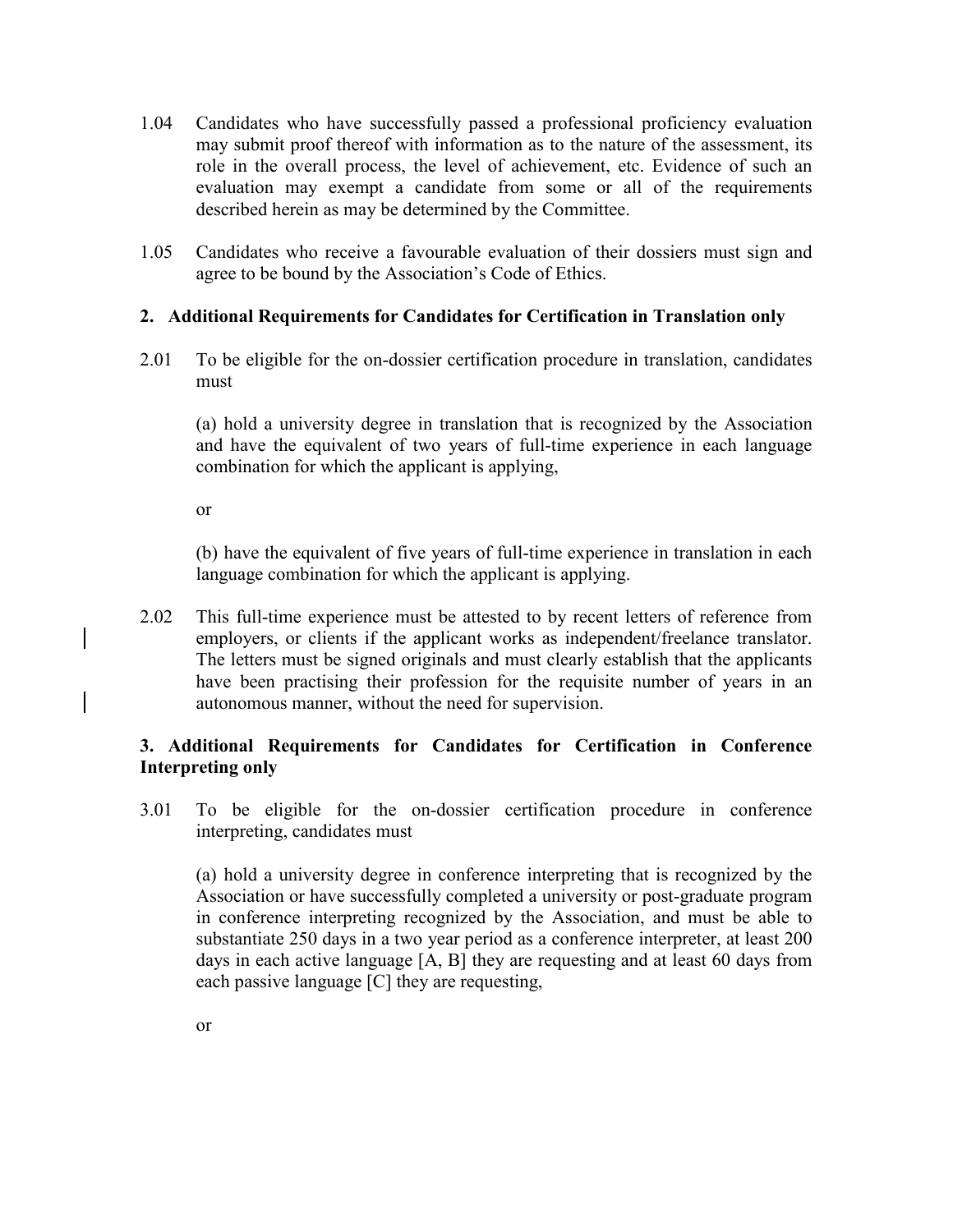(b) be able to substantiate 450 days within a five year period as a conference interpreter, at least 350 days in each active language [A, B] they are requesting and at least 125 days from each passive language [C] they are requesting.

3.02 This full-time experience must be attested to by recent letters of reference from employers, or clients if the applicant works as freelance conference interpreter. The letters must be signed originals and must clearly establish that the applicants have been practising their profession for the requisite number of years in an autonomous manner, without the need for supervision.

### **4. Additional Requirements for Candidates for Certification in Court Interpreting only**

4.01 To be eligible for the on-dossier certification procedure in court interpreting, candidates must

(a) hold a university degree in court interpreting that is recognized by the Association or have successfully completed a course in court interpreting that is recognized by the Association, and must be able to substantiate 1000 hours of experience in a five-year period in Canada as a court interpreter,

or

(b) be accredited as a court interpreter by the Ontario Ministry of the Attorney General and submit proof of 1500 hours of experience in Canada as a court interpreter within a five-year period,

or

(c) be able to substantiate 3000 hours of experience as a court interpreter in Canada within a five-year period.

4.02 This full-time experience must be attested to by recent letters of reference from employers, or clients if the applicant works as freelance court interpreter. The letters must be signed originals and must clearly establish that the applicants have been practising their profession for the requisite number of years in an autonomous manner, without the need for supervision**.**

### **5. Additional Requirements for Candidates for Certification in Community Interpreting only**

5.01 To be eligible for the on-dossier certification procedure in community interpreting, candidates must:

(a) hold a university degree in community interpreting that is recognized by the Association or have successfully completed a course in community interpreting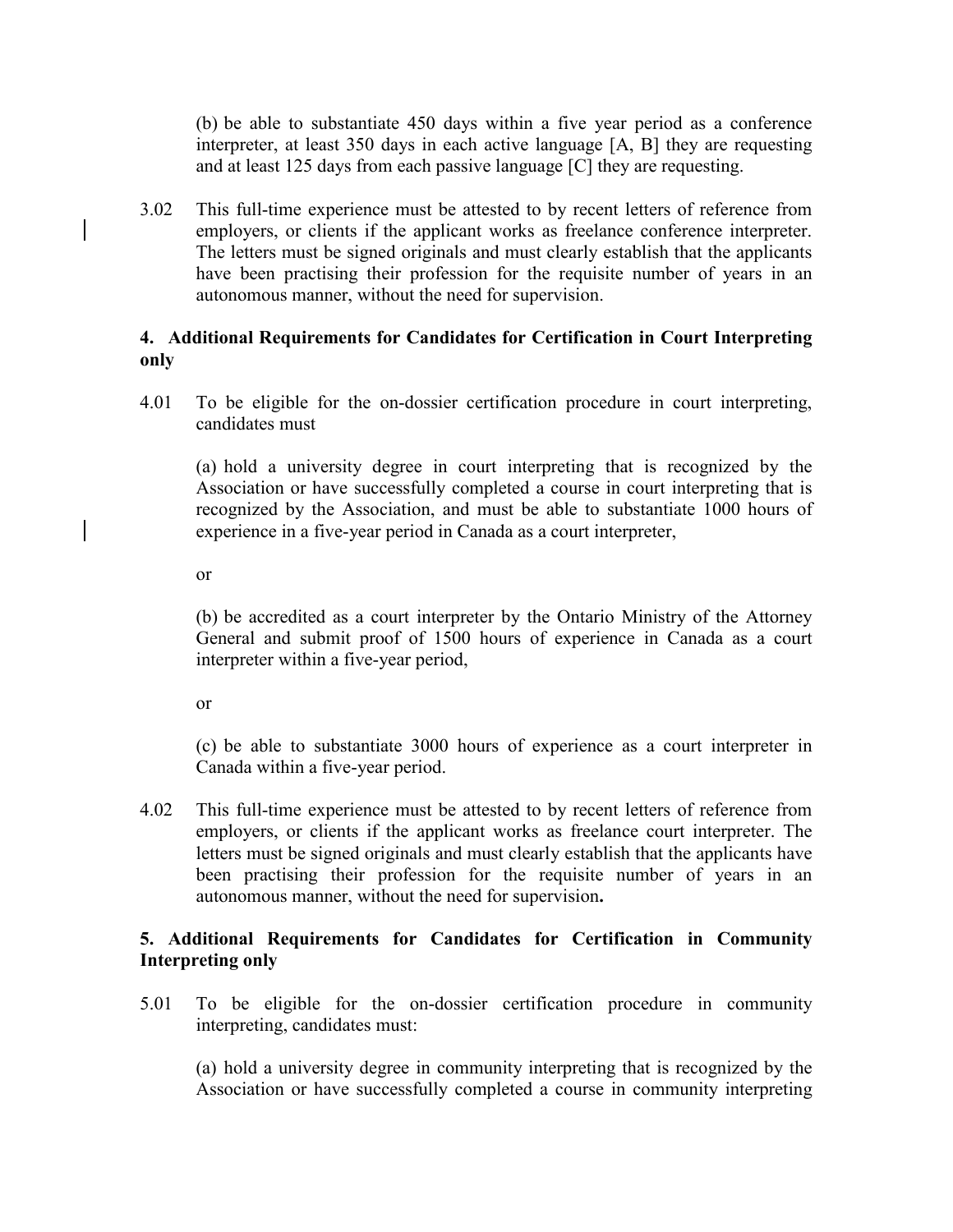that is recognized by the Association, and must be able to substantiate 1000 hours of experience in a five-year period as a community interpreter,

or

(b) be accredited as a community interpreter by a professional organization that is not a member of CTTIC but is recognized by the Board and submit proof of 1500 hours of experience as a community interpreter within a five-year period,

or

(c) be able to substantiate 3000 hours of experience as a community interpreter within a five-year period.

5.02 This professional experience must be attested to by recent letters of reference from employers, or clients if the applicant works as a freelance community interpreter. The letters must be signed originals and must clearly establish that the applicants have been practising their profession for the requisite number of years in an autonomous manner, without the need for supervision.

# **6. Additional Requirements for Candidates for Certification in Medical Interpreting only**

6.01 To be eligible for the on-dossier certification procedure in medical interpreting, candidates must:

(a) hold a university degree in medical interpreting that is recognized by the Association or have successfully completed a course in medical interpreting that is recognized by the Association, and must be able to substantiate 1000 hours of experience in a five-year period as a medical interpreter,

or

(b) be accredited as a medical interpreter by a professional organization that is not a member of CTTIC but is recognized by the Board and submit proof of 1500 hours of experience as a medical interpreter within a five-year period,

or

(c) be able to substantiate 3000 hours of experience as a medical interpreter within a five-year period.

6.02 This professional experience must be attested to by recent letters of reference from employers, or clients if the applicant works as a freelance medical interpreter. The letters must be signed originals and must clearly establish that the